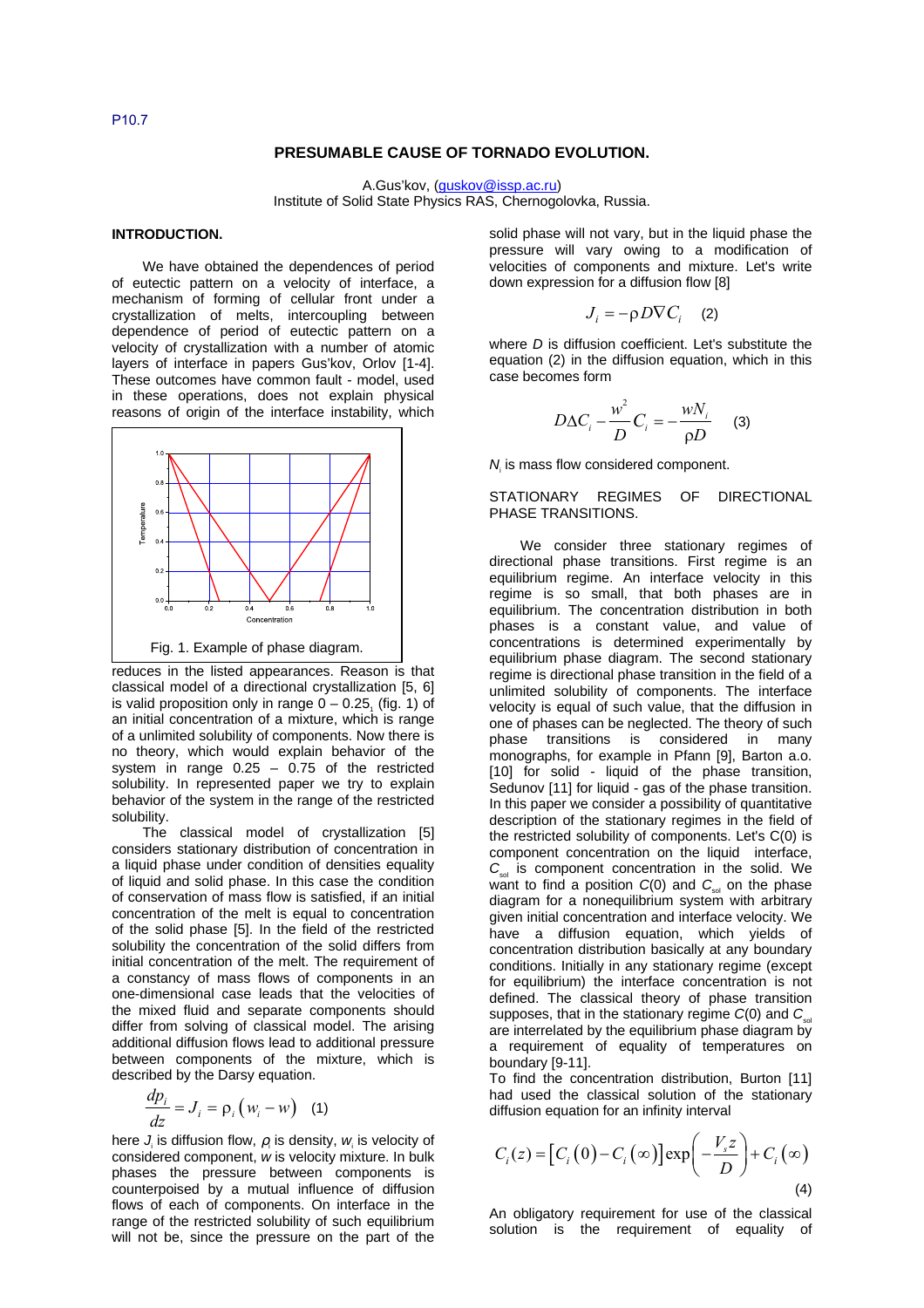components density of fluid and solid mixtures. All this allows to find concentration and temperature on interface of the nonequilibrium system by geometrical build-up from the requirement of an equilibrium of the system on interface in a quasiequilibrium regime. Thermodynamic sense of the equilibrium state of a system is equality of chemical potentials of the mixtures component on the interface. The classical theory of phase transition [9, 10, 11] guesses, that in nonequilibrium stationary regime on interface the equilibrium value of concentration is fixed. This value, as was shown above, is associated with the concentration C(0) and  $C_{sol}$ . Hence equality of chemical potentials of mixtures components is used here too. We keep in the common theory the same requirement for arbitrary densities of components and arbitrary concentration on exterior boundary.

The theory of phase transition [9-11] considers the concentration distribution in a diffusion layer close to interface. The concentration value is set on outside boundary of this layer. The thickness δ of the diffusion layer depends on a hydrodynamic velocity of the fluid [9, 10] in case of the solid - liquid phase transition or of the velocity of gas [11] in case of the fluid - gas phase transition. The solution of the diffusion equation (2) looks like

$$
C_i(z) = \left\{ \left[ \frac{N_i}{\rho w} - C_i(0) + \left( C_i(\delta) - \frac{N_i}{\rho w} \right) \exp\left( \frac{w}{D} \delta \right) \right] \times \exp\left( \frac{w}{D} z \right) + \left[ \frac{N_i}{\rho w} - C_i(\delta) + \left( C(0) - \frac{N_i}{\rho w} \right) \times \exp\left( \frac{w}{D} \delta \right) \right] \exp\left( \frac{w}{D} (\delta - z) \right) \right\} \left[ \exp\left( \frac{2w}{D} \delta \right) - 1 \right] + \frac{N_i}{\rho w}
$$
\n(5)

The solution of the diffusion equation does not give any information on the value of interface concentration C(0). The Darcy equation gives allocation of partial pressure. On interface this pressure depends on concentration, interface velocity and mass flow the component. We write down the solving of Darsy equation in the form

$$
p_i(0) = p_i(C_i(0), V_s, N_i)
$$

However this dependence does not give the interdependence of the interface concentration and the phase diagram. In the equilibrium  $V_s = 0$ ,  $N_i = 0$ and the Darcy equation gives an integration constant, which is equal to fractional pressure of equilibrium regime

$$
p_{_{ieq}} = p_{_{ieq}}(C_i(0), 0, 0), (6)
$$

Together with these solving we consider dependence of the chemical potential on temperature, pressure and concentration. The common pressure is constant; therefore chemical<br>potential depends on temperature and depends on temperature and concentration. The value of concentration on interface is set only by equilibrium condition of the system in stationary regime, which relates the chemical potential of the component on the interface to the chemical potential of the component in the solid. The equality of chemical potentials of

phases of the component at temperature of phase transition looks like

$$
\mu_{_{Sol}}\left(T_{_e},C_{_{Sol}}\left(0\right)\right)=\mu_{_{Liq}}\left(T_{_e},C_{_{Liq}}\left(0\right)\right)
$$

In this equation we know dependence

$$
T_e(C_{Sol}(0), C_{Liq}(0)) = 0 \qquad (7)
$$

Let's consider the classical solving of the diffusion equation (4). We do not know the value of concentration on interface C(0). In an experiment is set only the concentration  $C(\infty)$ . The Darcy equation gives solving

$$
p_{iClas}(0) = p_{iClas}(C_i(0), V_{S_CClas}, C_i(\infty)) \quad (8)
$$

 $C(\infty)$  here is obtained for the considered solving from the ration

$$
\frac{N_i}{\rho w} = C_i(\infty)
$$

The dependence (8) relates fractional pressure to concentration on interface. The equations (7) and (8) contain three unknowns  $p_i$  (0),  $C(0)$  and  $C_{\text{sol}}$ , therefore for a solving of the problem there should be one more equation. We have found such equation. According to definition of the chemical potential it depends only on temperature, pressure and concentration.

$$
\mu_{\text{Sol}}\left(T_e, C_{\text{Sol}}(0), P\right) = \mu_{\text{Liq}}\left(T_e, C_{\text{Liq}}(0), P\right)
$$

here P is external pressure. We want to note, that the chemical potential does not depend on fractional pressure the component. This property of the chemical potential specifies distinction between properties of fractional pressure and component concentration. The system becomes nonequilibrium, when the interface begins to move. The movement of interface leads to a variation of the diffusion flow. The variation of the diffusion flow leads to a variation of fractional pressure. If the velocity of the mixture w and its density ρ are constants, then the distribution of fractional pressure depends on the component velocity wiand on his concentration  $C_i = \rho / \rho$ . To associate the variation of fractional pressure with interface concentration we guess existence of a onedimensional boundary layer close to the interface. Owing to exterior actions in the layer there is an fractional overpressure, which differs from the equilibrium one. In liquid bulk the fractional overpressure is compensated by relative influence of the liquid components. On the interface the fractional overpressure should be compensated by fractional pressure of the solid component. We guess that in the nonequilibrium stationary regime the fractional pressure on the interface has the equilibrium value. The concentration on the interface in this case should vary. It becomes equal to a value, which correspond to other equilibrium state of the system.

STATIONARY REGIMES IN THE RANGE OF THE UNLIMITED COMPONENTS SOLUBILITY.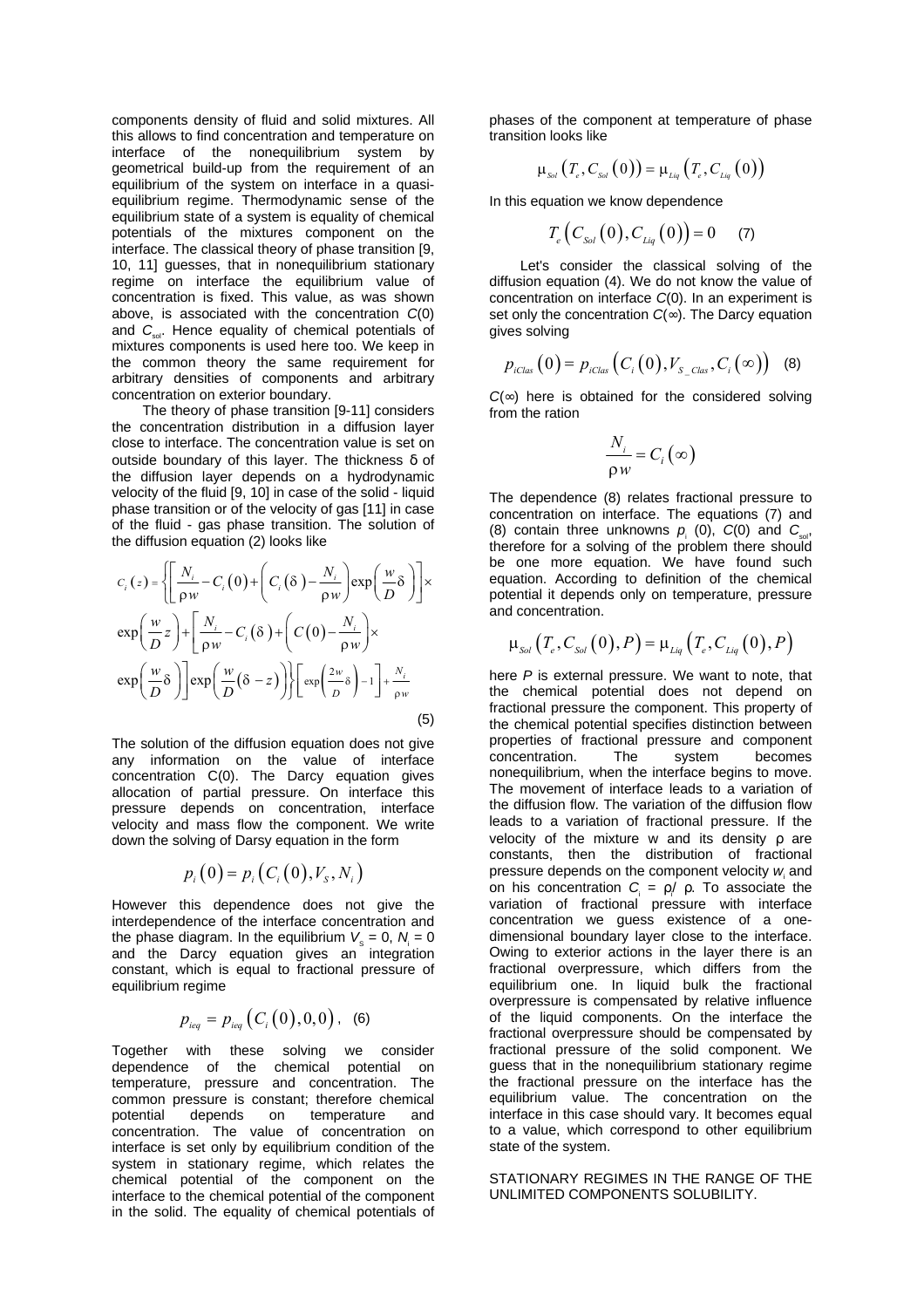The equilibrium regime is a regime at a small interface velocity. In this regime the diffusion has time to reduce both phases in the equilibrium state. The classical solving (4) can be transformed to equilibrium by a requirement of equality of interface concentration and concentration in the infinity point. In this case the sum in brackets is equal to zero and for the equilibrium regime we obtain expressions

$$
C_i(z) = \frac{N_i}{\rho w}
$$

and (6). Let's remark that in one-dimensional stationary regimes always N<sub>i</sub>=const.

Let's consider distribution of concentration and of fractional pressure on an infinite interval at  $V_{\alpha} \neq$ 0. The solving of the equations (1) and (3) in this case look like

$$
C_i(z) = \left[C_i(0) - \frac{N_i}{\rho w}\right] \exp\left(\frac{wz}{D}\right) + \frac{N_i}{\rho w}
$$

$$
p_i(z) = -\frac{\rho}{\kappa} \left[C_i(0) - \frac{N_i}{\rho w}\right] \exp\left(\frac{wz}{D}\right) + p_{i\neq j}
$$

At interface the fractional expression of pressure has form

$$
p_i(z) = -\frac{\rho}{\kappa} \left[ C_i(0) - \frac{N_i}{\rho w} \right] + p_{ieq} \quad (9)
$$

To balance this pressure between rigid and fluid phases we should change concentration Ci(0) so that the bracket in expression (9) converted to a zero. Hence we obtain for concentration the equation

$$
C_i(0) = \frac{N_i}{\rho w}
$$

Hence concentration on boundary in a fluid of an equilibrium condition should be equal to concentration an infinite point of a classical condition. But the concentration at the infinite point of the nonequilibrium regime is equal to concentration in the solid according to the equation of balance of mass flow. We have obtained the value of interface concentration of the nonequilibrium regime.

The Burton a.o. theory [10] uses the classical diffusion equation. This theory guesses that the one-dimensional diffusion layer is located close to interface. The boundary condition in [10] is set on a finite interval. Concentration distribution looks like

$$
C_i(z) = [C_i(0) - C_{iSol}]
$$
  
\n
$$
\left[ exp\left(-\frac{V_s z}{D}\right) - exp\left(-\frac{V_s \delta}{D}\right) \right] + C_i(\delta)
$$

This expression coincides with the classical solution (4) qualitatively. It contains the same exponential curve and constant item. If we shall substitute  $\delta = \infty$ in this solving, it becomes equal to a classical solving (4). Hence value of parameters in this case can be found as well as for the classical solving.

## STATIONARY REGIMES IN THE RANGE OF THE RESTRICTED COMPONENTS SOLUBILITY

eut Let's consider the calculation of values  $C_i(0)$ and  $C_{\rm sol}$  for solving (5) in the field of a restricted solubility. Initial the expression for concentration on interface is

$$
C_i(0) = \left[2\left(C_i(\delta) - \frac{N_i}{\rho w}\right) \exp\left(\frac{w}{D}\delta\right) + \left(\frac{2N_i}{\rho w} - C_{ium}(0)\right) \exp\left(\frac{2w}{D}\delta\right) + C_{ium}(0)\right] \times (10)
$$

$$
\left[\exp\left(\frac{2w}{D}\delta\right) + 1\right]^{-1}
$$

This equation is obtained as follows. We consider two stationary regimes. The concentration  $C_{\text{in}}(0)$ regime Ι is in the interval of the unlimited solubility 0 -  $C_{\text{out}}$  (for example in the interval  $0 - 0.5$  for the phase diagram of the fig. 1). The concentration  $C_i(0)$ regime ΙΙ is in the interval of the restricted solubility  $C_{\text{out}}$  - 1 (0.5-1 for the phase diagram of the fig. 1). When the system goes out the equilibrium, the values of component concentration at first are increasing in the range of the unlimited solubility up to  $C_{\text{ext}}$ , and then go in range of the restricted solubility, in which  $C_i(0) > C_{\text{cut}}$ . The corresponding equilibrium values of component concentration in the solid in both regimes Ι and ΙΙ are in the concentration interval of the left-hand line of a liquidus (0 - 0.25 for the phase diagram of the fig. 1). All parameters of the regime Ι we find how it is described in the previous item. To find parameters of regime ΙΙ we use equality of concentrations in the solid in both regimes. We guess that if the concentrations in the solid on the interface are equal, then the fractional pressure on the interface of regimes Ι and ΙΙ are equal also. It follows from the conservation law of the impulse flow, because the Darcy equation is an approximation of the conservation equation of the impulse flow [12]. We equate fractional pressure of the component on the interface of regimes Ι and ΙΙ. The obtained equation gives expression (10) for concentration on the interface of the regime II. The interface velocity  $V_{\rm s}$ , thickness of the diffusion layer δ and concentration on exterior boundary  $C_i(\delta)$  are given independent parameters in this problem . Physical properties depending from a composition of a material are the density of fluid and solid mixtures and diffusivity. The velocities of mixtures depend on the common given interface velocity  $V_{\rm s}$ . Three parameters  $C_{\rm i}$ (0),  $C_{\text{tan}}(\delta)$  and  $C_{\text{sol}}$  are unknowns in this problem.

The equation (10) describes relative movement of components of the mixed fluid in the diffusion layer. This movement gives rise a additional diffusion flow, which leads to additional fractional pressure of components in the regime 2. On interface this additional pressure is equalized by the change of components concentration. The value of this concentration is obtained from the equilibrium condition of solid and fluid on the interface. The obtained here stationary regimes are unstable and can not be observed in experiments. They lead to arise of nonuniform structures. Special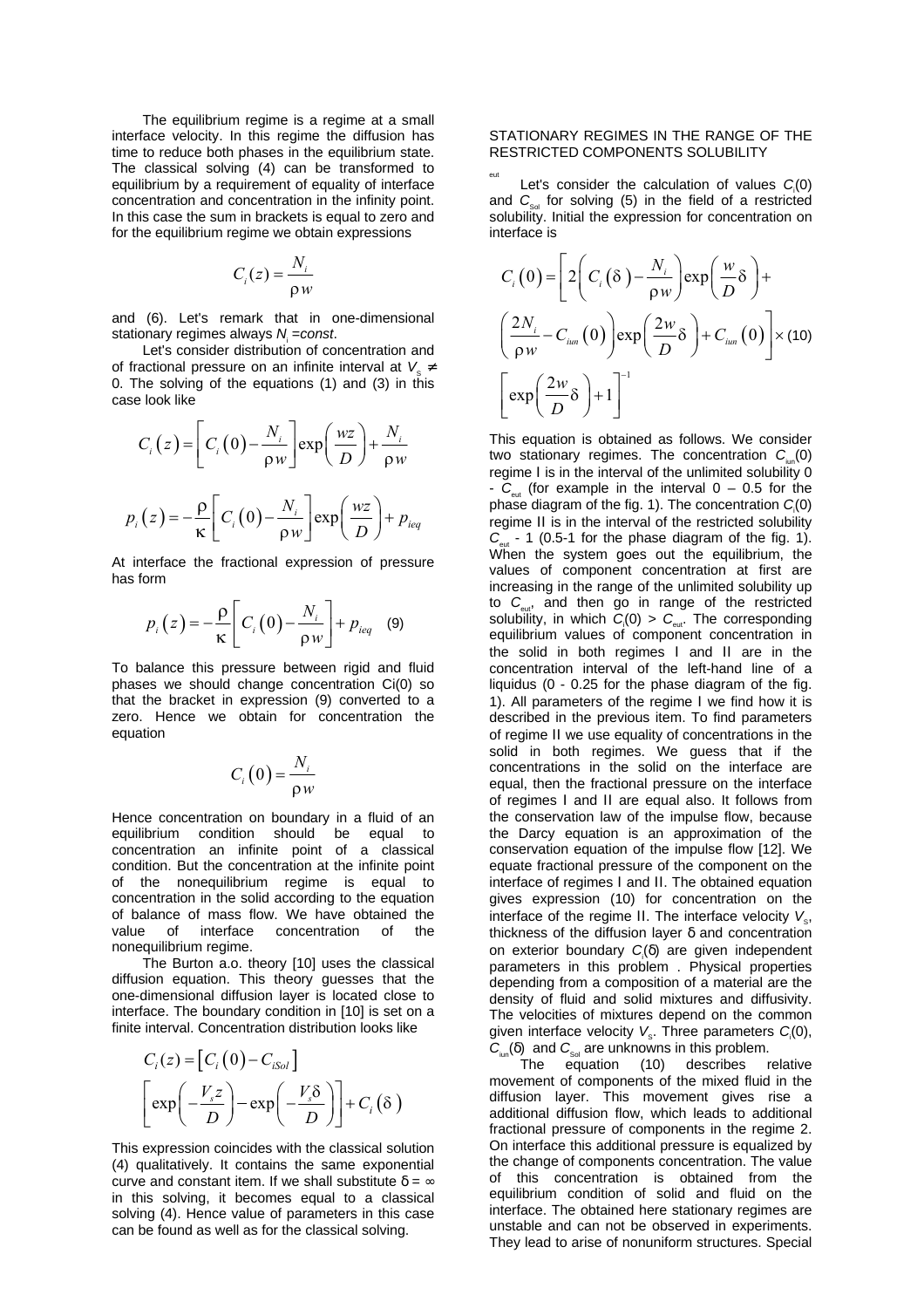cases of these structures can be for example eutectic pattern or spontaneous condensation resulting in formation of atmospheric vortex.

The area of a supercooled liquid is formed in bulk liquid phases before interface according to the obtained solving. This area is similar to the classical concentration supercooling [5,6]. It is formed as a result of the value of component concentration before interface more than eutectic concentration. Such supercooled layer can be cause of a plate-like crystallization, i.e. alternation of a solid plates located of parallel of the interface. At condensation of gas this layer leads to the accelerated transition of the interface, which in a result restricts sizes of nascent drops or snowflakes.

Figures 2 and 3 has shown concentration distribution and interface movement velocity at D=10<sup>8</sup> m/s,  $ρ = ρ_{\text{ms}}$ , stationary interface velocity  $V_s =$  $10^5$  m/s,  $\delta = 0.001$  m, and for phase diagram of figure 1. Concentration on outside of diffusion layer



Figure 2.

δ is 0.3 (1), 0.42 (2), 0.45 (3), 0.47 (4), 0.5 (5). According the calculations the interface is stable in the conditions of curve 1, and it is unstable in conditions 2 and 3. It is explained to that in the conditions 1 value C(δ) is less, than the concentration of the quasi-equilibrium regime Ι in the same point. The equilibrium distribution coefficient for all curves shown on figures 2 and 3 is less than one. But the curves 1 correspond to slope of the liquidus  $m < 0$ , and curves  $2 - 5$  of  $m > 0$ . Hence, as shown 666 at parameters of the curve 1 the interface is stable, and at parameters of curves 2-5 the interface is unstable. These results explain physical sense of the instability, found in papers [1- 4]. We remark that stationary regime of curves 2 - 5 can not be observed in experiments because it is unstable. If on the interface the concentration will increase, temperature of phase transition of the fluid will increase too. The increase of temperature of interface leads to increase of the kinetic supercooling and to increase of the interface movement velocity. But the increase of the interface movement velocity leads to the further increase of concentration on the interface. The similar unstable process will be the result and at spontaneous decrease of concentration. Reason of instability is the rise of a dispersion of the components velocity of the mixed fluid and, as a corollary, additional diffusion flows.

UNSTABLE CONDENSATION IN ATMOSPHERE.

The one-dimensional movement of the components with different velocities in the range of the restricted solubility can exist only in a limited range of the system parameters. Really, the partial velocities of components are equal to the velocity of the mixture in the regime of the unlimited solubility on any velocity of interface. The situation varies in the range of the restricted solubility. Padding diffusion flows arise in this range. Estimation of existence of laminar one-dimensional stream of monopropellant liquid is the Reynolds number. We can not estimate range of existence of the onedimensional laminar stream of components of the mixture with different partial velocities because the hydraulic theory of mixtures now does not exist. It is possible to do estimates of the existence range of such stream only on the basis of experimental observations. Narrow interface velocity range, in which the eutectic pattern is formed, demonstrates that the range of existence of the one-dimensional



Figure 3.

components stream of the fluid with different partial velocities is small. Intuitively this outcome is clear. The fluids have a large density and consequently the partial velocity of components can not be large streams become three-dimensional. However there are phenomenons, in which the considered streams can be rather intensive. The condensation of a fluid in an atmosphere is such phenomenon. Now we shall show, that the considered instability well explains the mechanism of formation of whirlwinds in the atmosphere - of cyclones, hurricanes, and tornado. Most striking example is of tornado formation. We now shall show, that the requirements for a possibility of rise of unstable condensation are fulfilled, and that the offered mechanism of tornado formation does not contradict any singularities of this phenomenon.

The unstable condensation can arise if the following requirements are fulfilled. 1. The atmosphere in an area of condensation is the mixture of components, which have the restricted solubility. The composite chemical composition of the atmosphere is described for example in the monographic [13]. The condensation of drops is considered there as condensation of composite solutions. 2. The processes of condensation should be described by the transport equations. Agrees [13] drops measure from 1  $\mu$ m in clouds, almost up to 1 mm in a shower. The kinetic exposition is applied only to drops by the size of unities micron